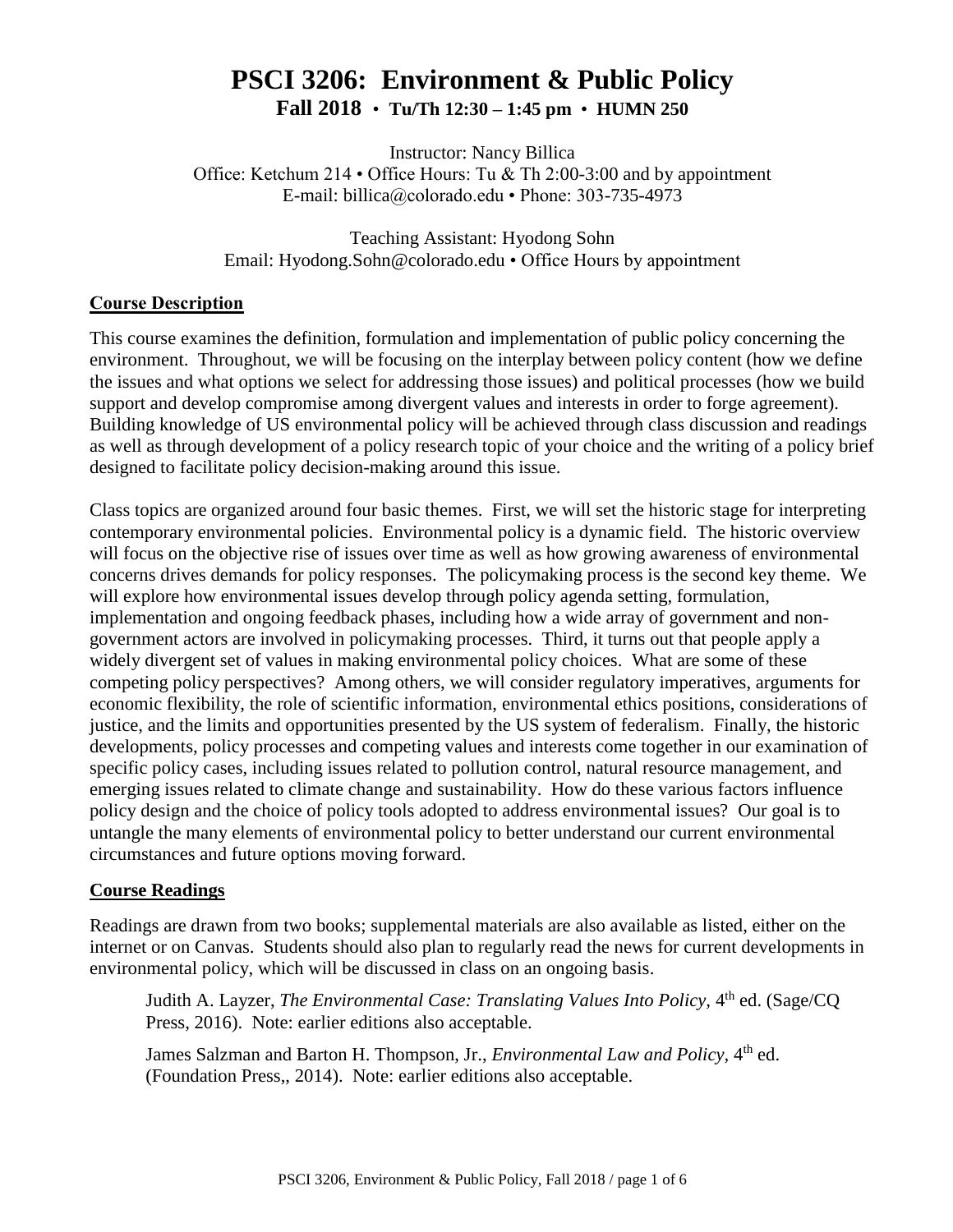| <b>Date Due</b>                  | <b>Assignments</b>                                                                                                                                                                 | Grading |
|----------------------------------|------------------------------------------------------------------------------------------------------------------------------------------------------------------------------------|---------|
|                                  | Class attendance $\&$ active participation                                                                                                                                         | 10%     |
| Thu, 11 Oct                      | Midterm exam 1; review sheet posted to Canvas                                                                                                                                      | 20%     |
| Tue, 30 Oct                      | Writing assignment 1: Environmental Issue Inquiry (review of recent<br>news and developments on an environmental policy issue of your<br>choice); details on Canvas                | 15%     |
| Thu, 15 Nov                      | Midterm exam 2, covering material following the first midterm;<br>review sheet posted to Canvas                                                                                    | 20%     |
| Tue, 4 Dec                       | Writing assignment 2: Environmental Policy Brief (presenting policy<br>overview & recommendations, building on the knowledge gained in<br>writing assignment 1); details on Canvas | 15%     |
| Wed, 19 Dec<br>$4:30 \text{ pm}$ | Final exam; requirements posted to Canvas                                                                                                                                          | 20%     |

#### **Class & University Policies & Expectations**

- **Classroom etiquette:** The basic rule is one of respect. The goal is to create a community where all feel free to participate in classroom discussion and are open to the ideas and contributions of others. We should expect to disagree with each other on at least some issues of debate, but discussion and disagreement must be expressed in a manner that recognizes the dignity of all and is open to learning from other perspectives. Disrespectful language and/or behavior will not be tolerated.
- **Use of technology in the classroom:** Laptop computers and other electronic devices distract from the classroom learning environment and thus are not to be routinely used in class without the prior consent of the instructor.
- **Attendance & participation:** It is assumed that all students are enrolled with the goal of gaining maximum value from the course and will thus be in regular attendance and actively engaging with the material. Regular attendance means arriving on time, remaining for the entire class session, and avoiding unnecessary absences (more than 2 unexcused absences will negatively affect your grade). Active engagement means being attentive, asking and answering questions in the classroom and regularly participating in group discussions.
- **Assignments:** Students are responsible for ensuring that assignments are successfully submitted to Canvas on time and accessible for grading purposes (submitted in .doc, .docx or .pdf formats). If you're having trouble with Canvas, you may submit a back-up copy of assignments via email as well. Assignments are due on the due dates. Students with legitimate, documented reasons for missing an exam or assignment deadline should consult with the professor prior to the due date for alternative arrangements and exemption from late penalties. In the absence of a pre-approved exception or documented emergency, late penalties apply, with deductions, as follows: Same day, after class begins: -10%; next day: -20%; each day thereafter, an additional 10% deduction, with papers 4 or more days overdue given 50% credit.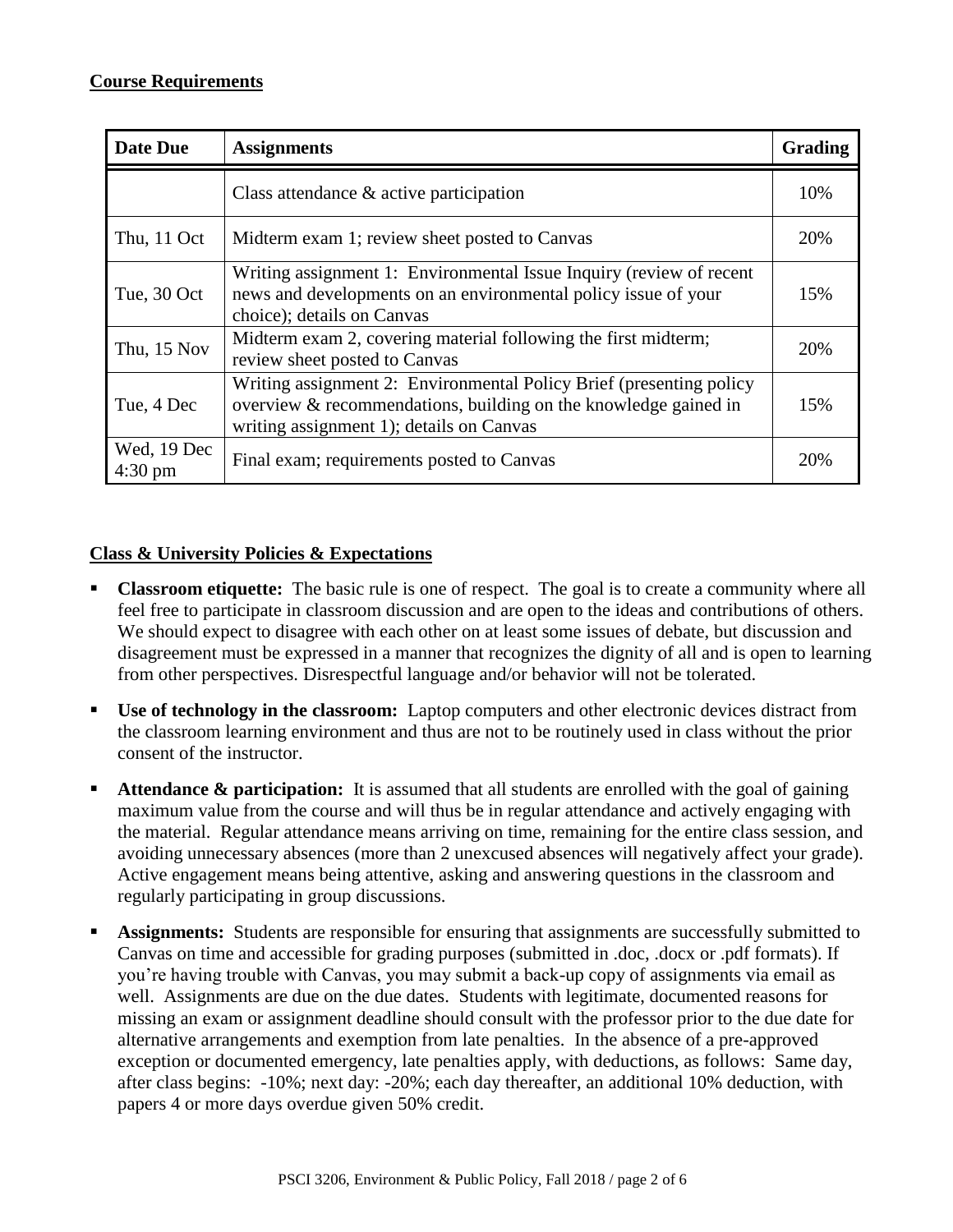- **Accommodation for Disabilities:** If you qualify for accommodations because of a disability, please submit your accommodation letter from Disability Services to your faculty member in a timely manner so that your needs can be addressed. Disability Services determines accommodations based on documented disabilities in the academic environment. Information on requesting accommodations is located on the [Disability Services website.](http://www.colorado.edu/disabilityservices/students) Contact Disability Services at 303- 492-8671 or [dsinfo@colorado.edu](mailto:dsinfo@colorado.edu) for further assistance. If you have a temporary medical condition or injury, see [Temporary Medical Conditions](http://www.colorado.edu/disabilityservices/students/temporary-medical-conditions) under the Students tab on the Disability Services website.
- **Classroom Behavior:** Students and faculty each have responsibility for maintaining an appropriate learning environment. Those who fail to adhere to such behavioral standards may be subject to discipline. Professional courtesy and sensitivity are especially important with respect to individuals and topics dealing with race, color, national origin, sex, pregnancy, age, disability, creed, religion, sexual orientation, gender identity, gender expression, veteran status, political affiliation or political philosophy. Class rosters are provided to the instructor with the student's legal name. I will gladly honor your request to address you by an alternate name or gender pronoun. Please advise me of this preference early in the semester so that I may make appropriate changes to my records. For more information, see the policies on [classroom behavior](http://www.colorado.edu/policies/student-classroom-and-course-related-behavior) and the [Student Code of Conduct.](http://www.colorado.edu/osccr/)
- **Honor Code:** All students enrolled in a University of Colorado Boulder course are responsible for knowing and adhering to the Honor Code. Violations of the policy may include: plagiarism, cheating, fabrication, lying, bribery, threat, unauthorized access to academic materials, clicker fraud, submitting the same or similar work in more than one course without permission from all course instructors involved, and aiding academic dishonesty. All incidents of academic misconduct will be reported to the Honor Code [\(honor@colorado.edu\)](mailto:honor@colorado.edu); 303-492-5550). Students who are found responsible for violating the academic integrity policy will be subject to nonacademic sanctions from the Honor Code as well as academic sanctions from the faculty member. Additional information regarding the Honor Code academic integrity policy can be found at the [Honor Code Office website.](https://www.colorado.edu/osccr/honor-code)
- **Sexual Misconduct, Discrimination, Harassment and/or Related Retaliation:** The University of Colorado Boulder (CU Boulder) is committed to fostering a positive and welcoming learning, working, and living environment. CU Boulder will not tolerate acts of sexual misconduct (including sexual assault, exploitation, harassment, dating or domestic violence, and stalking), discrimination, and harassment by members of our community. Individuals who believe they have been subject to misconduct or retaliatory actions for reporting a concern should contact the Office of Institutional Equity and Compliance (OIEC) at 303-492-2127 or cureport@colorado.edu. Information about the OIEC, university policies, [anonymous reporting,](https://cuboulder.qualtrics.com/jfe/form/SV_0PnqVK4kkIJIZnf) and the campus resources can be found on the [OIEC website.](http://www.colorado.edu/institutionalequity/)

Please know that faculty and instructors have a responsibility to inform OIEC when made aware of incidents of sexual misconduct, discrimination, harassment and/or related retaliation, to ensure that individuals impacted receive information about options for reporting and support resources.

 **Religious Holidays:** Campus policy regarding religious observances requires that faculty make every effort to deal reasonably and fairly with all students who, because of religious obligations, have conflicts with scheduled exams, assignments or required attendance. Please let me know as soon as possible of any schedule conflicts – before missing class or assignments. See *[campus policy](http://www.colorado.edu/policies/observance-religious-holidays-and-absences-classes-andor-exams)  [regarding religious observances](http://www.colorado.edu/policies/observance-religious-holidays-and-absences-classes-andor-exams)* for full details.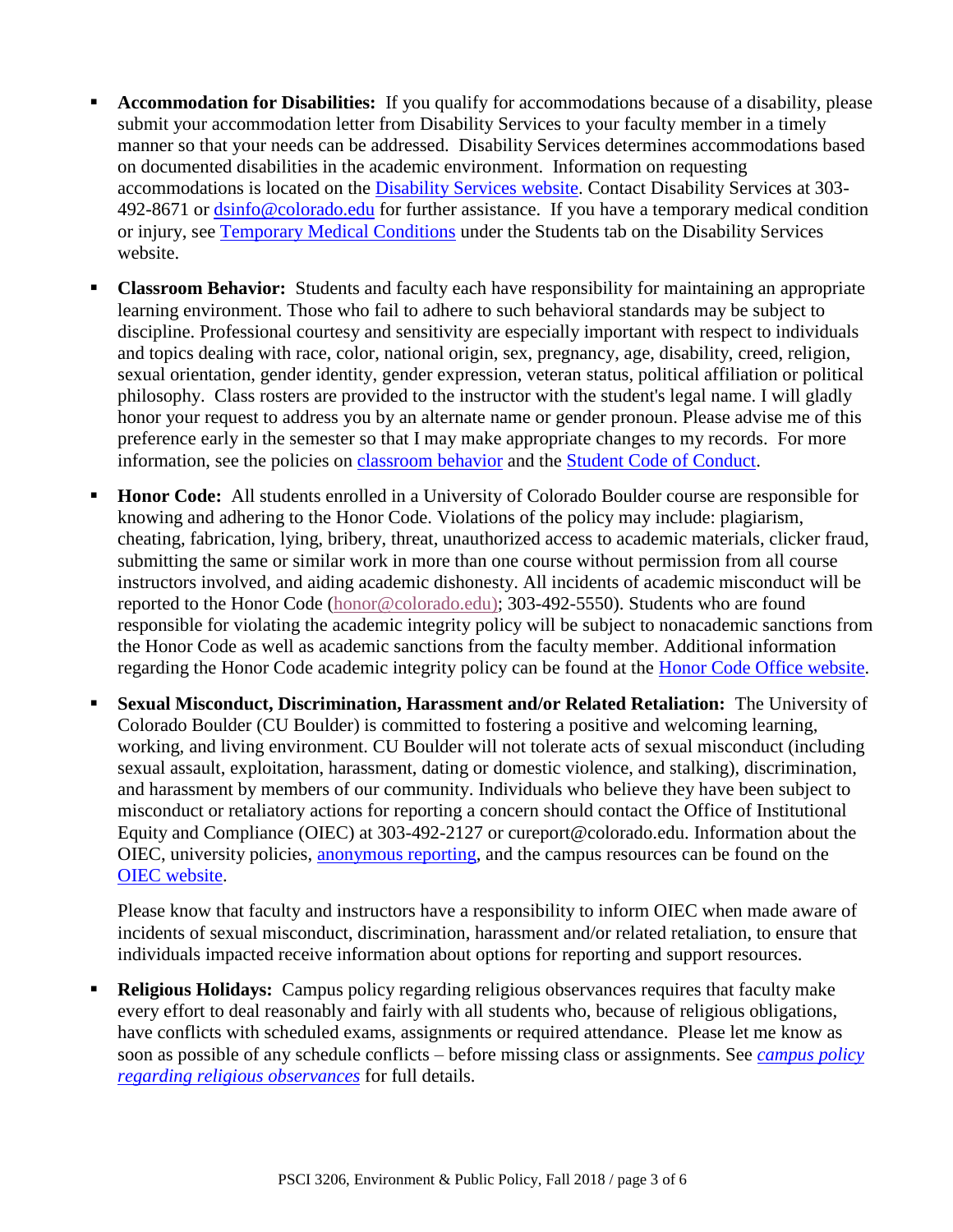#### **PSCI 3206, Environment & Public Policy CLASS SCHEDULE & ASSIGNMENTS**

*\*\*\* subject to change \*\*\**

#### **Week 1, Aug 28 & 30: Introducing US environmental policy, both substance & process** Reading:

Environmental Law & Policy, Chap 1

#### **Week 2, Sept 4 & 6: Historic roots and developments in US environmental policy** Reading:

**Environmental Case, Chaps 1 & 2** Recommended:

■ Jack Lewis, "Looking Backward: A Historical Perspective on Environmental Regulations," *EPA Journal* (March 1988); on Canvas.

## **Week 3, Sept 11 & 13: Policy agenda setting: issues, actors, solutions**

Reading:

Environmental Law & Policy, Chap 2

Recommended:

- Anthony Downs, "Up and Down with Ecology: The 'Issue-Attention Cycle'" (article originally published in The Public Interest, Volume 28 (Summer 1972), pp. 38-50; on Canvas.
- John Kingdon, "Wrapping Things Up," Chap 9 (a summary of Kingdon's agenda-setting model) in *Agendas, Alternatives and Public Policies* (Boston, Little, Brown & Co, 1984, 2010); on Canvas.

## **Week 4, Sept 18 & 20: Policy formulation: evaluating the role of Congress in past & present decision making, including the 1969 enactment of the National Environmental Policy Act (NEPA)**

Reading:

Environmental Law & Policy, Chaps  $3 < 12$ 

Recommended:

- Robinson Meyer, "How the U.S. Protects the Environment, From Nixon to Trump: A curious person's guide to the laws that keep the air clean and the water pure," *The Atlantic* (March 29, 2017); on Canvas.
- Project Vote Smart, "Government 101: How a Bill Becomes Law," available at [http://www.votesmart.org/resource\\_govt101\\_02.php.](http://www.votesmart.org/resource_govt101_02.php)

#### **Week 5, Sept 25 & 27: Policy implementation, administrative rule making & executive influence** Reading:

Environmental Law & Policy, Chap  $4$ 

Recommended:

- US EPA, "The Basics of the Regulatory Process," on Canvas.
- **Brian Palmer, ["Why We Need the EPA," NRDC,](https://www.nrdc.org/stories/why-we-need-epa?gclid=CjwKCAjwtIXbBRBhEiwAWV-5nvUMraJNdWNR9KbXzmWm2qKvk0694MUTIag1AZZqmE-KWk0YeK8m3RoCJ-UQAvD_BwE) February 14, 2017.**

#### **Week 6, Oct 2 & 4: Policy design & review of the Clean Air Act of 1970 – the command & control regulatory approach**

Reading:

- Environmental Law & Policy, Chap  $5$
- Environmental Case, Chap 5

Recommended:

 Anne Schneider and Helen Ingram, "Systematically Pinching Ideas: A Comparative Approach to Policy Design," *Journal of Public Policy 8* (Spring 1988): 61-80; on Canvas.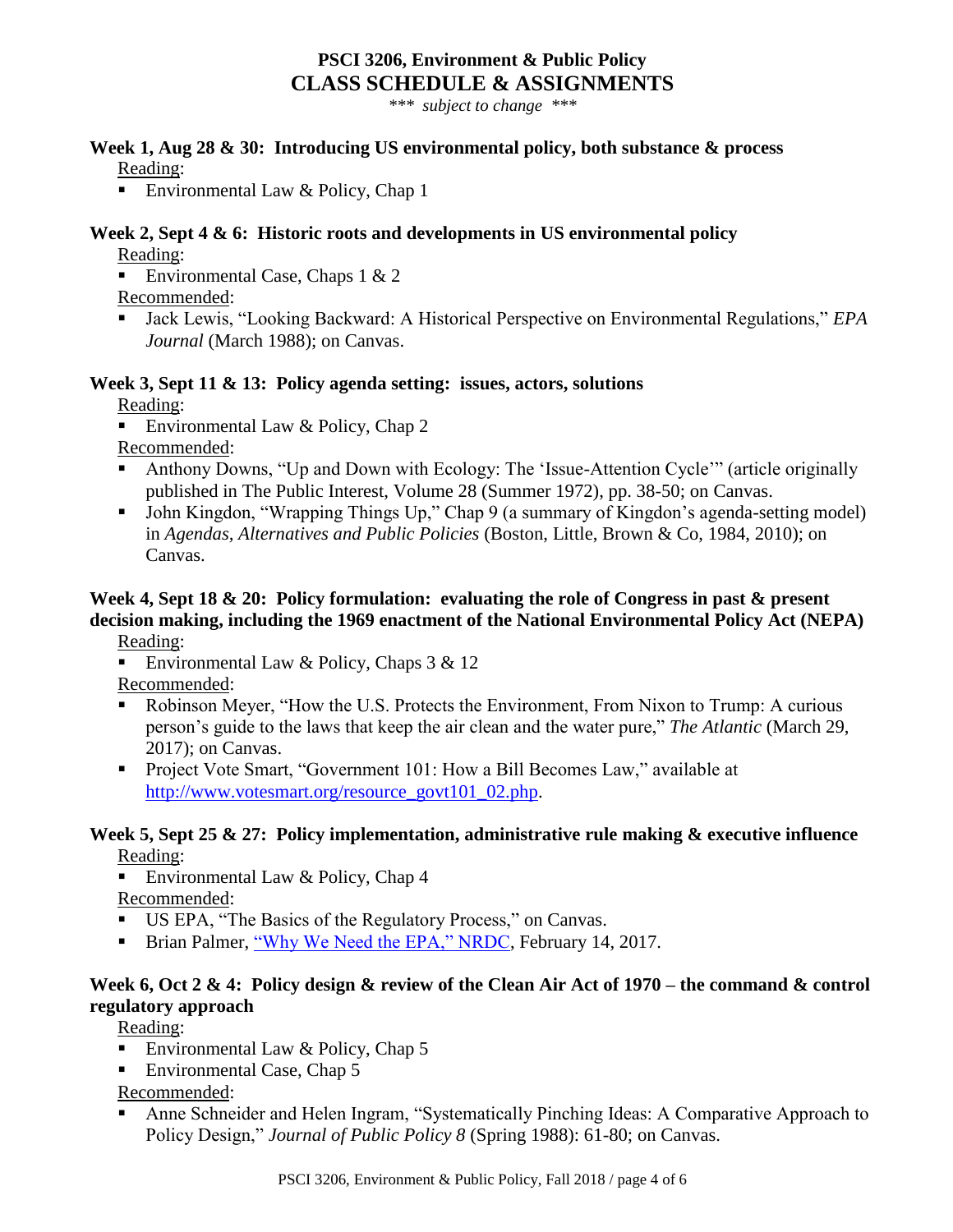Winston Harrington and Richard D. Morgenstern, "Economic Incentives versus Command and Control: What's the Best Approach for Solving Environmental Problems?" *Resources (Fall/Winter 2004),* a publication of Resources for the Future; on Canvas.

#### **Week 7, Oct 9: Clean Air Act amendments – introducing economic incentives into policy** Reading:

Environmental Law & Policy, Chap. 6, part I (pp. 141-149)

## **Thursday, Oct 11: MIDTERM 1 in class**

#### **Week 8, Oct 16 & 18: Climate change**

Reading:

- Environmental Case, Chap 12
- Environmental Law & Policy, Chap 6, part II (pp. 149-171)

Recommended:

- Nathaniel Rich, "Losing Earth: The Decade We Almost Stopped Climate Change," *New York Times Magazine,* 1 August 2018, available at [https://www.nytimes.com/interactive/2018/08/01/magazine/climate-change-losing-earth.html.](https://www.nytimes.com/interactive/2018/08/01/magazine/climate-change-losing-earth.html)
- Robinson Meyer, "The Problem with *The New York Times'* Big Story on Climate Change," *The Atlantic,* 1 August 2018, available at [https://www.theatlantic.com/science/archive/2018/08/nyt](https://www.theatlantic.com/science/archive/2018/08/nyt-mag-nathaniel-rich-climate-change/566525/)[mag-nathaniel-rich-climate-change/566525/.](https://www.theatlantic.com/science/archive/2018/08/nyt-mag-nathaniel-rich-climate-change/566525/)
- David Kestenbaum, et al, "Episode 472: The One-Page Plan to Fix Global Warming... Revisted," Planet Money podcast, July 18, 2018, [https://www.npr.org/sections/money/2018/07/18/630267782/episode-472-the-one-page-plan-to](https://www.npr.org/sections/money/2018/07/18/630267782/episode-472-the-one-page-plan-to-fix-global-warming-revisited)[fix-global-warming-revisited.](https://www.npr.org/sections/money/2018/07/18/630267782/episode-472-the-one-page-plan-to-fix-global-warming-revisited)

#### **Week 9, Oct 23 & 25: Water quality policies**

Reading:

- Environmental Law  $&$  Policy, Chap 7
- Environmental Case, Chap 4

Recommended:

- US EPA, "Introduction to the Clean Water Act" (especially pp 1-13), on Canvas.
- US EPA, "Understanding the Safe Drinking Water Act," on Canvas.

### **Week 10, Oct 30 & Nov 1: Toxics & hazardous waste – science, uncertainty, risk assessment & precaution**

Reading:

- **Environmental Case, Chap 3**
- Environmental Law & Policy, Chap  $8$

Recommended:

- Ann Campbell Keller, "Theories of Science in Policy Making," Chap. 1 in *Science in Environmental Policy: the Politics of Objective Advice (2009); on Canvas.*
- Nancy J. Myers, *Precautionary Tools for Reshaping Environmental Policy*, Chapter 1 (Cambridge, MA: MIT Press, 2005), on Canvas.
- US EPA, Toxics Release Inventory (TRI) Program**,** [https://www.epa.gov/toxics-release](https://www.epa.gov/toxics-release-inventory-tri-program/toxic-chemical-risk-and-health-resources)[inventory-tri-program/toxic-chemical-risk-and-health-resources](https://www.epa.gov/toxics-release-inventory-tri-program/toxic-chemical-risk-and-health-resources)

#### **Tuesday, Oct 30: Writing Assignment 1, Environmental Issue Inquiry, due to Canvas before class**